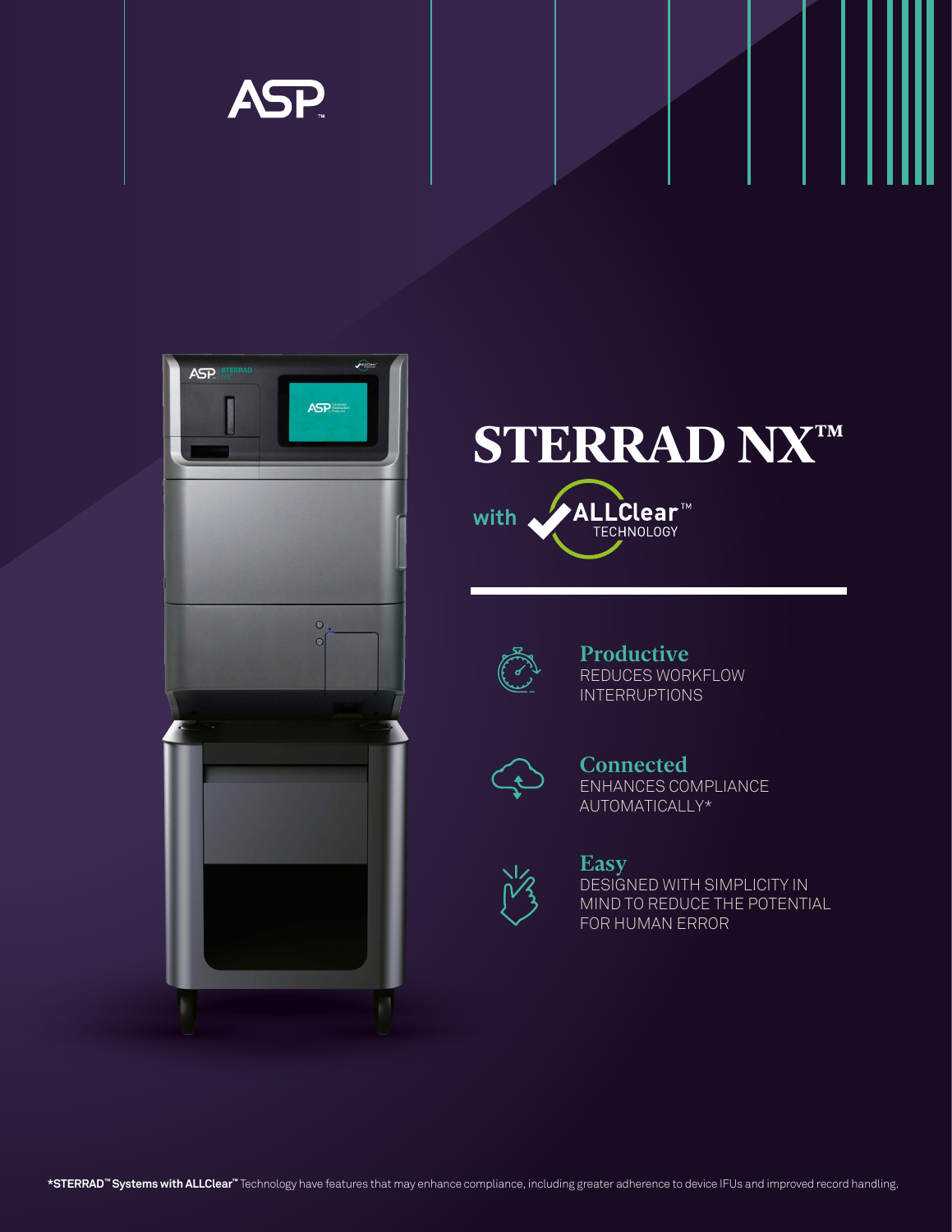## Installation & electrical requirements

| <b>HEAT GENERATION</b>                                                                                                                     | Maximum: 1012 BTU/hour                                                                                                                                                                                                                                                                                                                                                                                                                                                                                      |
|--------------------------------------------------------------------------------------------------------------------------------------------|-------------------------------------------------------------------------------------------------------------------------------------------------------------------------------------------------------------------------------------------------------------------------------------------------------------------------------------------------------------------------------------------------------------------------------------------------------------------------------------------------------------|
| ELECTRICAL POWER<br><b>SPECS</b>                                                                                                           | One dedicated single phase 50/60 Hz, voltage +/- 10%,<br>2+ ground outlet per the following countries:<br>· US/Canada: 120 VAC, 16A (recommended receptacle: NEMA 5-20R)<br>• Japan: 200 VAC, 10A<br>· International: 200-240 VAC, 10A; 110-120 VAC, 16A                                                                                                                                                                                                                                                    |
| <b>SERVICE SPACE</b><br>AND INSTALLATION<br><b>REQUIREMENTS</b><br>(SPACE CAN BE REDUCED)<br>IF THE SYSTEM CAN BE<br>MOVED FOR SERVICING.) | Top: 610 mm minimum<br>Left side:<br>• Table installed: 60 mm minimum from sterilizer side<br>• Cart installed: 100 mm minimum from cart side<br><b>Right side:</b><br>• Table installed: 610 mm minimum from sterilizer side<br>(Objects placed within this region must be moved during service. Area can be divided up into<br>space on left and right sides.)<br>· Cart installed: 100 mm minimum from cart side<br><b>Back side: 25.4 mm minimum</b><br>Front: 1000 mm minimum from front of sterilizer |
| COUNTERTOP/TABLE<br><b>SPECIFICATIONS</b>                                                                                                  | Structure must be able to support a minimum of 182 kg, and have a minimum depth of<br>584 mm                                                                                                                                                                                                                                                                                                                                                                                                                |

#### Operational Environment

| <b>TEMPERATURE</b> | $18^{\circ}$ C – 35 $^{\circ}$ C l |
|--------------------|------------------------------------|
| <b>HUMIDITY</b>    | 10% – 85% RH (non-condensing)      |

#### Networking & Data Recording

| SYSTEM PERFORMANCE<br>DATA AND REPORTS | ■ Cycle history, full 1-second data files, and reports available via ASP ACCESS™ Technology                                                                      |
|----------------------------------------|------------------------------------------------------------------------------------------------------------------------------------------------------------------|
|                                        | NETWORK CONNECTIVITY Communication protocol for Instrument Tracking Systems (ITS) available via ASP ACCESSTM Technology                                          |
| DATA RECORDING                         | • Electronic data storage up to 50 cycles<br>• Internal printer for manual recordkeeping<br>• Full electronic cycle data and reports via ASP ACCESSTM Technology |

#### System Ordering Information

ASP.

| <b>CODE</b> | PRODUCT DESCRIPTION                                                                                                                      |
|-------------|------------------------------------------------------------------------------------------------------------------------------------------|
| 10033-004   | STERRAD NX <sup>™</sup> Sterilization System with ALLClear <sup>™</sup> Technology, STANDARD & ADVANCED cycles,<br>includes installation |
| 10311       | STERRAD NX™ Sterilization System with ALLClear™ Technology Cart                                                                          |
| 10133       | STERRAD NX™ System Cassette (5 cassettes/case)                                                                                           |
| 113617-01   | ASP<br>STERRAD™ Systems Bar Code Scanner Kit<br>ASP <sup>®</sup>                                                                         |
| 10306       | Cassette disposal box                                                                                                                    |
| 10305       | Thermal printer paper                                                                                                                    |

**STERRAD NX<sup>™</sup>** with **v**ALLClear™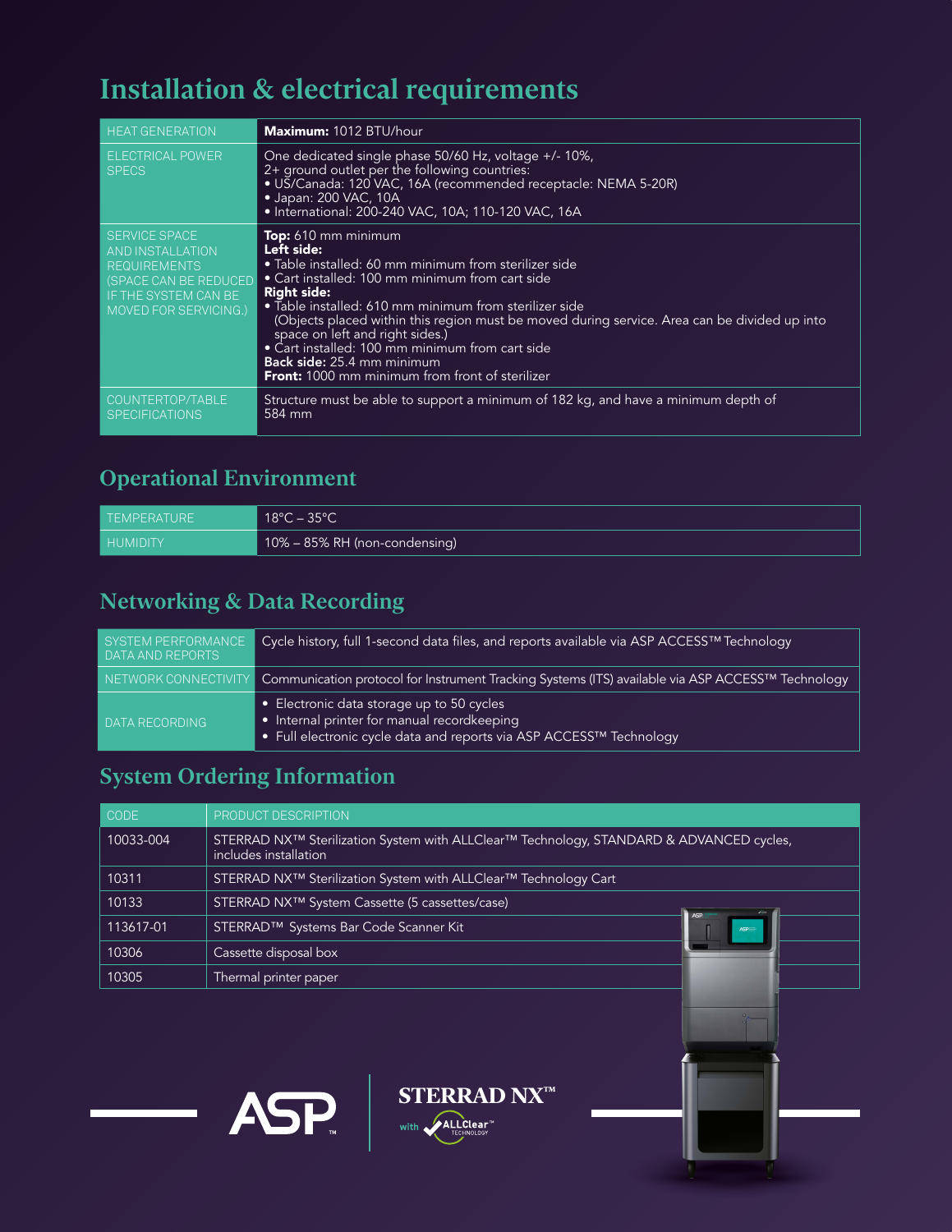### Cycle Specifications\*

| <b>CYCLES</b> | Standard: sterilizes most general surgical instruments<br>Advanced: sterilizes single-channel rigid endoscopes or up to 1 single-channel flexible endoscope               |
|---------------|---------------------------------------------------------------------------------------------------------------------------------------------------------------------------|
| <b>TIME</b>   | <b>Standard:</b> 28 minutes <b>Advanced:</b> 38 minutes                                                                                                                   |
| LUMEN CLAIMS  | <b>Standard:</b> single-channel stainless steel lumens diameter: 1 mm; length: "150 mm OR<br>diameter: 2 mm; length: "400 mm                                              |
|               | <b>Advanced:</b> single-channel stainless steel lumens diameter: ,1 mm; length: "500 mm OR<br>single-channel PE/PTFE flexible endoscopes diameter: ,1 mm; length: "850 mm |

### Technical Specifications

| <b>CYCLE TEMPERATURE</b>              | 47°C-56°C                                                                                                                                                                    |
|---------------------------------------|------------------------------------------------------------------------------------------------------------------------------------------------------------------------------|
| <b>STERILANT</b>                      | Hydrogen peroxide                                                                                                                                                            |
| <b>STERILANT DELIVERY</b>             | Delivered in closed system in cassettes with automatic detection of expiration date:<br>Standard/Advanced: 3.6 mL per cycle (double kill) (2 ampules, each ampule is 1.8 mL) |
| <b>USED CASSETTE DISPOSAL</b>         | Automatic and touchless ejection into cassette disposal container                                                                                                            |
| PEROXIDE RESIDUAL<br><b>BREAKDOWN</b> | Gas plasma technology breaks down $H_2O_2$ to safe elements of water and oxygen                                                                                              |
| <b>CONFIGURATIONS</b>                 | Single door                                                                                                                                                                  |
| SYSTEM DIMENSIONS                     | System Height: 930 mm Width: 554 mm Depth: 792 mm<br>System + Cart Height: 1673 mm Width: 576 mm Depth: 792 mm                                                               |
| CHAMBER TOTAL VOLUME                  | 51.3L                                                                                                                                                                        |
| <b>USABLE VOLUME</b>                  | 30 liters (single shelf maximum). Height: 157 mm Width: 320 mm Depth: 600 mm                                                                                                 |
| <b>CHAMBER SHAPE</b>                  | Rectangular                                                                                                                                                                  |
| <b>SHELF INFO</b>                     | Two-tiered shelf:<br>Width: 312.8 mm Depth: 600.3 mm                                                                                                                         |
| <b>MOBILITY (CART)</b>                | 4 casters (all locking)                                                                                                                                                      |
| <b>SYSTEM WEIGHT</b>                  | <b>System:</b> 127.2 kg <b>Cart:</b> 65.3 kg                                                                                                                                 |
| <b>USER INTERFACE</b>                 | Touchscreen technology: projected capacitive touch<br><b>Resolution:</b> 800 x 600 pixels                                                                                    |
| ACCESSORY DEVICES                     | • Barcode reader<br>• External drives: USB that allows data upload and download                                                                                              |
| STANDARDS/COMPLIANCE                  | <b>ISO 14937</b>                                                                                                                                                             |

\*Always refer to the STERRAD™ Sterility Guide (www.sterradsterilityguide.com) for the latest updates on instruments' validations and cycles and systems' compatibility.

### Sterilization Specifications

| STERILIZATION PROCESS                                                                     | Terminal-sterilization, double-kill cycle to provide a Sterility Assurance Level (SAL) of 10 <sup>-6</sup> ;<br>2 injections and identical plasma phases |
|-------------------------------------------------------------------------------------------|----------------------------------------------------------------------------------------------------------------------------------------------------------|
| <b>DELIVERED STERILANT</b><br><b>CONCENTRATION</b>                                        | $58\% - 59.5\%$                                                                                                                                          |
| STERILIZATION CYCLE<br><b>MONITORING</b>                                                  | Critical system parameters monitored with on-board sensors, biological indicators, chemical<br>indicators, IMS (independent monitoring system) available |
| $\frac{1}{2}$ H <sub>2</sub> O <sub>2</sub> CONCENTRATION<br><b>CONTINUOUS MONITORING</b> | Monitoring using UV sensor within the chamber                                                                                                            |

# **For more information**

Visit **www.asp.com** or contact your local **ASP** representative

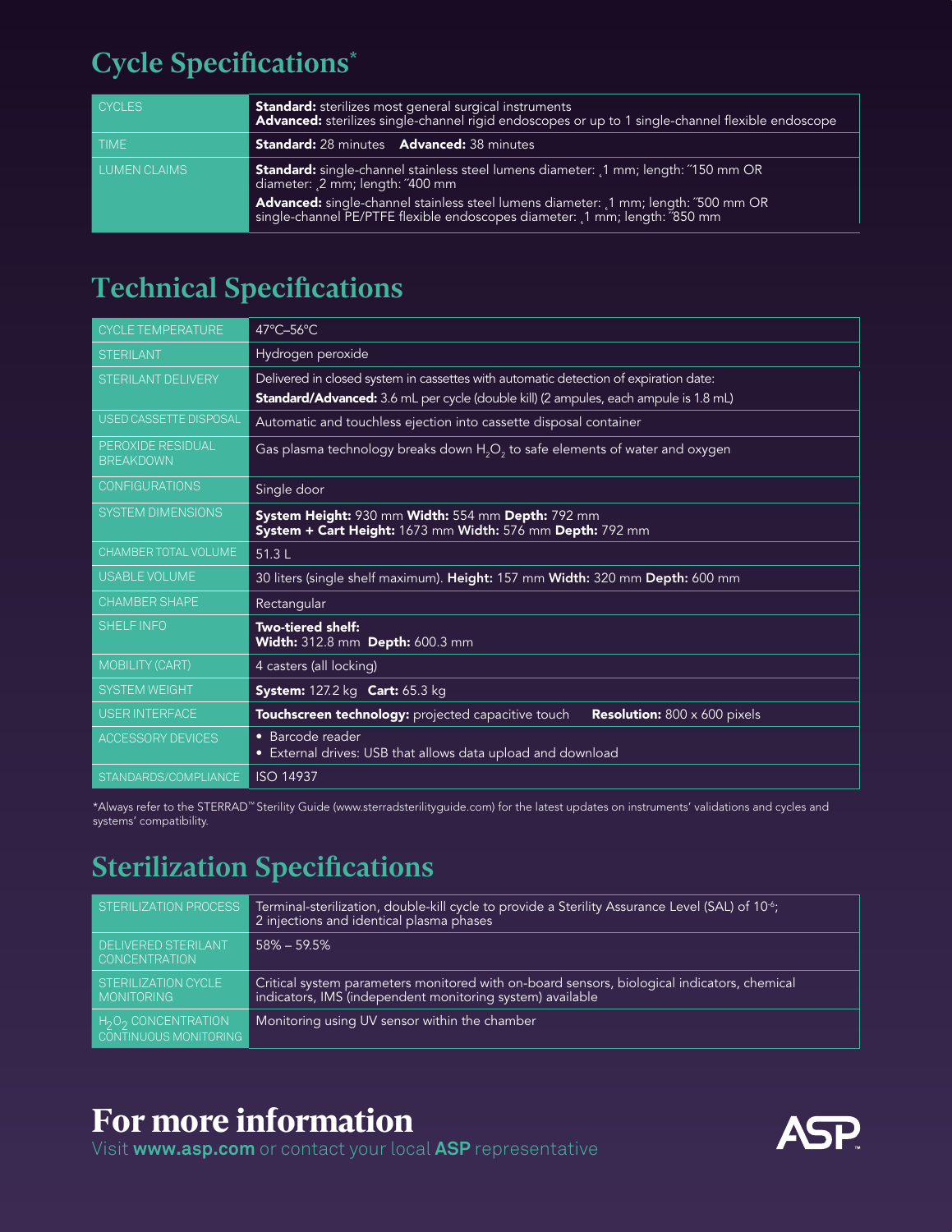

**Millimeters [Inches]**



FRONT VIEW COUNTER TOP/TABLE INSTALLATION

TOP VIEW COUNTER TOP/TABLE INSTALLATION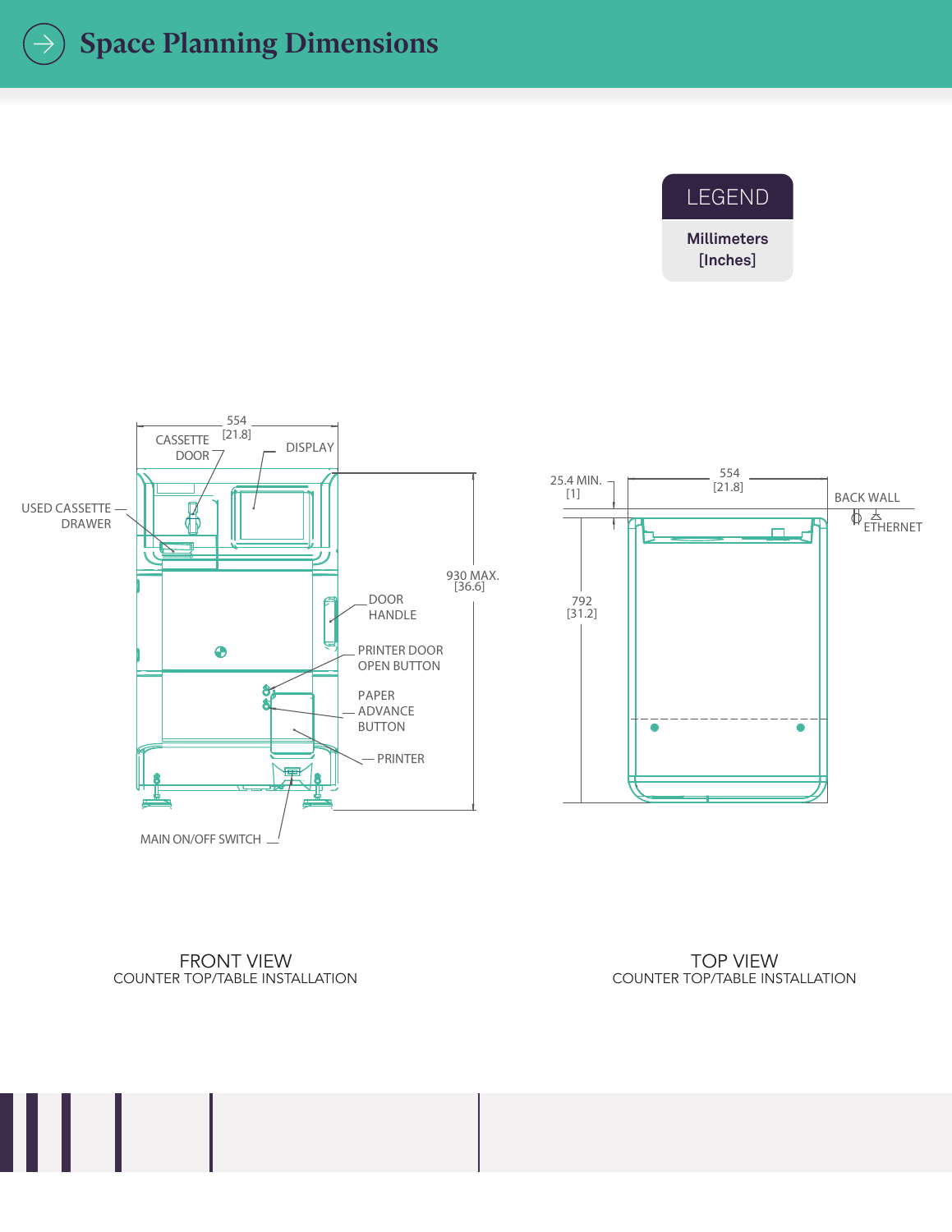

792 [31.2]

792 [31.2]



FRONT VIEW CART INSTALLATION

 $\bullet$ 743 743 [29]  $\pm$ d  $\mathbb{Z}$ 

> SIDE VIEW CART INSTALLATION